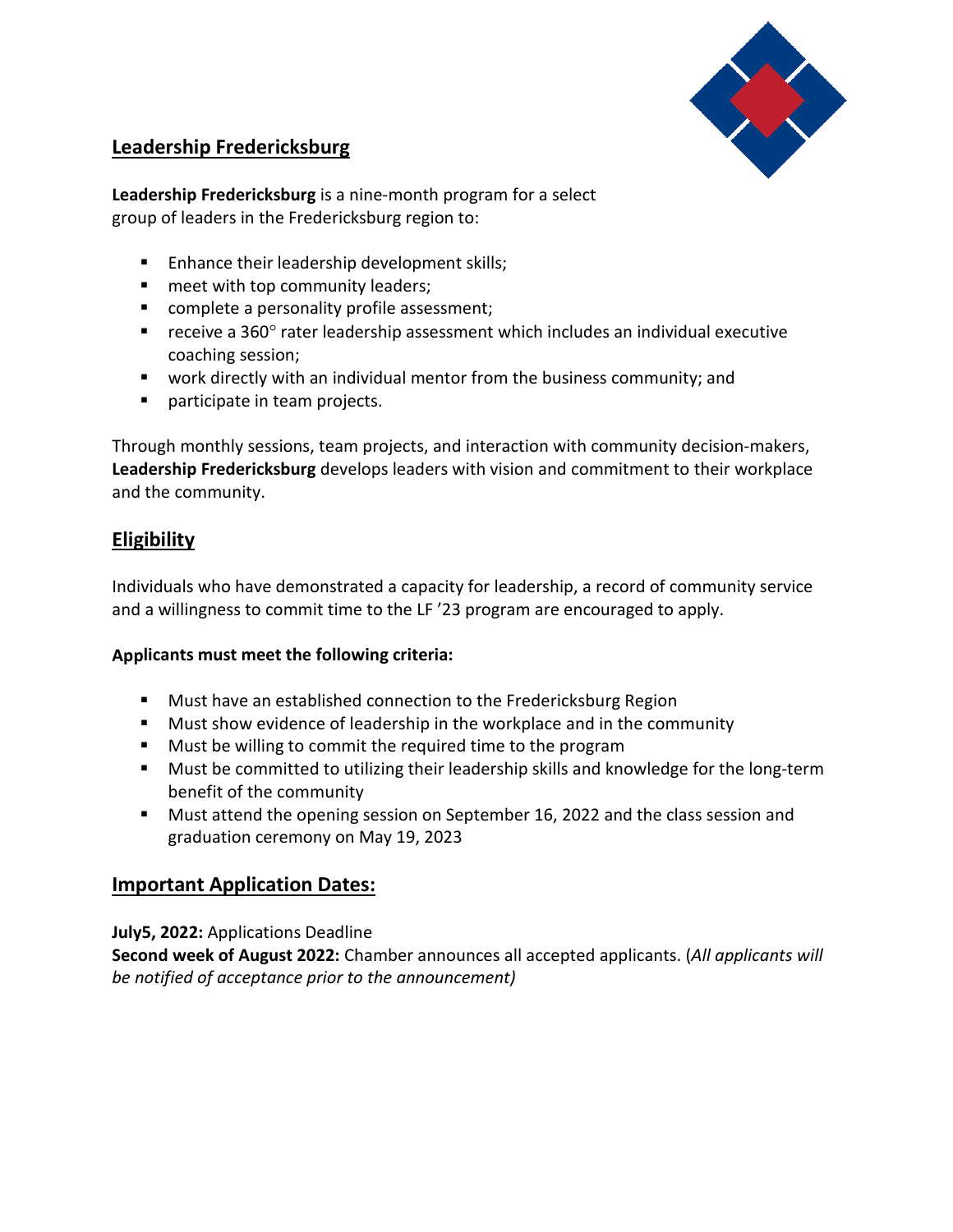# **Program Schedule**

Classes meet on the **third Friday** monthly, September through May from 8:30 AM - 4:30 PM:

- Friday, September 16, 2022
- Friday, October 21, 2022
- Friday, November 18, 2022
- Friday, December 16, 2022
- Friday, January 20, 2023
- Friday, February 17, 2023
- Friday, March  $17, 2023$
- Friday, April 21, 2023
- Friday, May 19, 2023

- Project Presentations occur on **Thursday, May 11, 2023, 3 PM – 5 PM** *\*Time outside of regular class sessions is required in preparation of participant's team project. Fellows are encouraged to participate in their team's presentation.*

- Fellows are expected to attend all sessions; one full session absence or its equivalent (*leave early/arrive late*) is allowed. *No exceptions. \*Opportunities for extra credit to make up time are offered.*

*\*\*\*\*\*\*\*\*\*\*\*\*\*\*\*\*\*\*\*\*\*\*\*\*\*\*\*\*\*\*\*\*\*\*\*\*\*\*\*\*\*\*\*\*\*\*\*\*\*\*\*\*\*\*\*\*\*\*\*\*\*\*\*\*\*\*\*\*\*\*\*\**

#### **General instructions for completing this application**

- 1. Please keep your responses brief.
- 2. A resume may be used in lieu of answering the employment history and prior education questions.
- 3. Feel free to consult with Leadership Fredericksburg (LF) alumni as you complete the application. Call the Chamber office at 540-373-9400 for additional questions.
- 4. **Include a photo** of yourself with your application package.
- 5. Complete all answers and if there is a reason that a specific question is not applicable, please explain the reason.
- 6. **Application must be typed** and returned to Carley Swaim Walker at [cwalker@fxbgchamber.org](mailto:cwalker@fxbgchamber.org)
- 7. Include \$25 application fee with application and supporting documents.
- 8. Each section is weighted; you are advised to complete the full application. Incomplete applications will not be considered.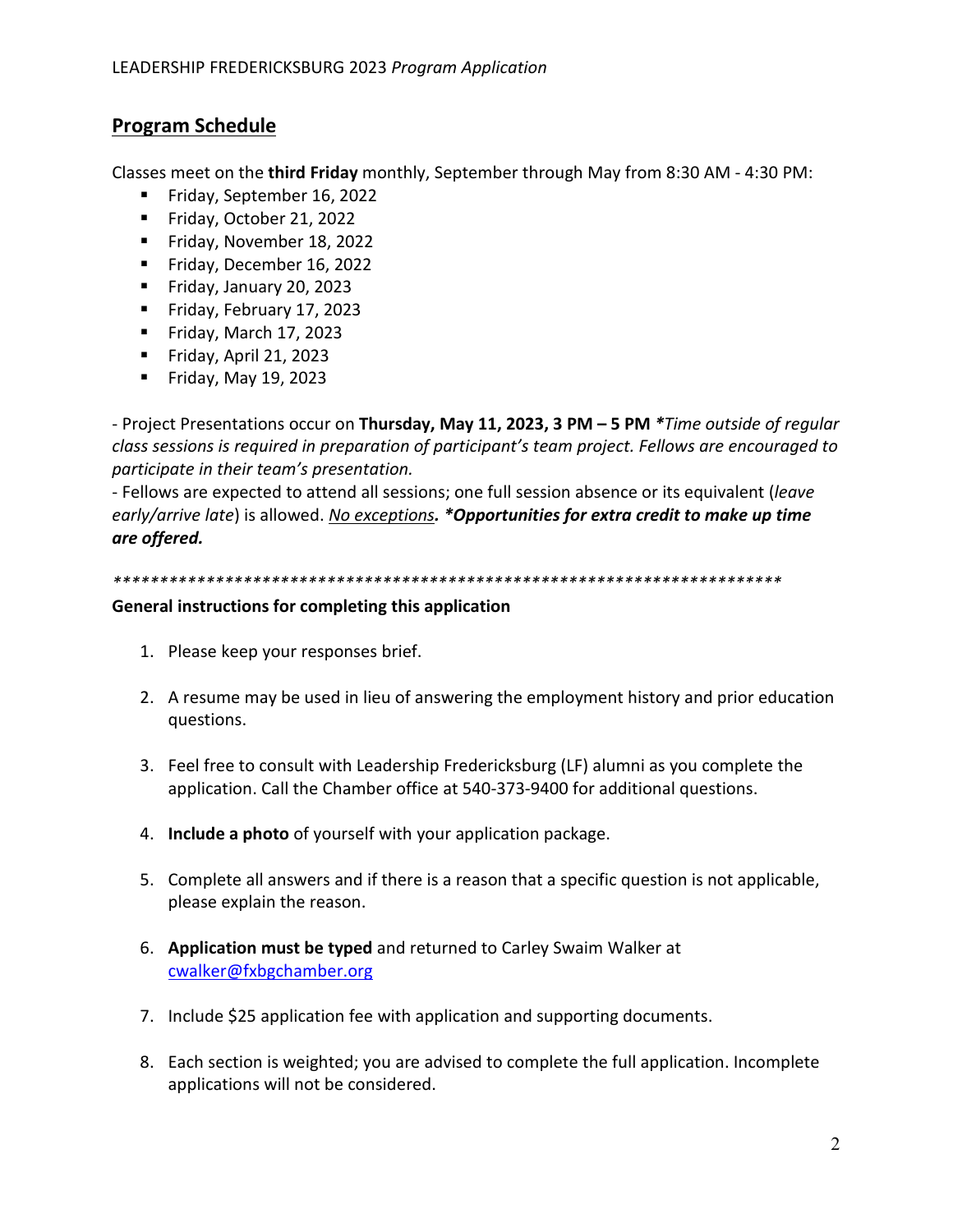# **Obligation and Payment**

• If accepted into the program, I agree to pay the appropriate tuition: \$1,995: Chamber member business; \$1,695, Chamber member charitable 501(c)3 nonprofit business; \$3,195 non-Chamber member business of any type). Tuition is non-refundable. Payment plans are available; contact Carley Walker for more information.

| Signature:                                                                                               |            |
|----------------------------------------------------------------------------------------------------------|------------|
|                                                                                                          |            |
| [ ] Enclosed is my \$ 25 check ~ Payable to the Fredericksburg Regional Chamber of<br>Commerce (or FRCC) |            |
| Please charge my: $\bigcap$ Visa $\bigcap$ MasterCard $\bigcap$ American Express                         |            |
|                                                                                                          | Exp. Date: |
|                                                                                                          |            |
|                                                                                                          |            |
| Signature:                                                                                               |            |

| <b>Please Return by Email to:</b>                      |
|--------------------------------------------------------|
| cwalker@fxbgchamber.org and susan@fxbgchamber.org      |
| -OR-                                                   |
| <b>Please Return In Person to:</b>                     |
| Fredericksburg Regional Chamber of Commerce            |
| 2300 Fall Hill Avenue, Suite 240                       |
| Fredericksburg, VA 22401                               |
| -OR-                                                   |
| <b>Please Return By Mail to:</b>                       |
| Fredericksburg Regional Chamber of Commerce            |
| PO Box 7476                                            |
| Fredericksburg, VA 22404                               |
|                                                        |
|                                                        |
| Please contact cwalker@fxbgchamber.org with questions. |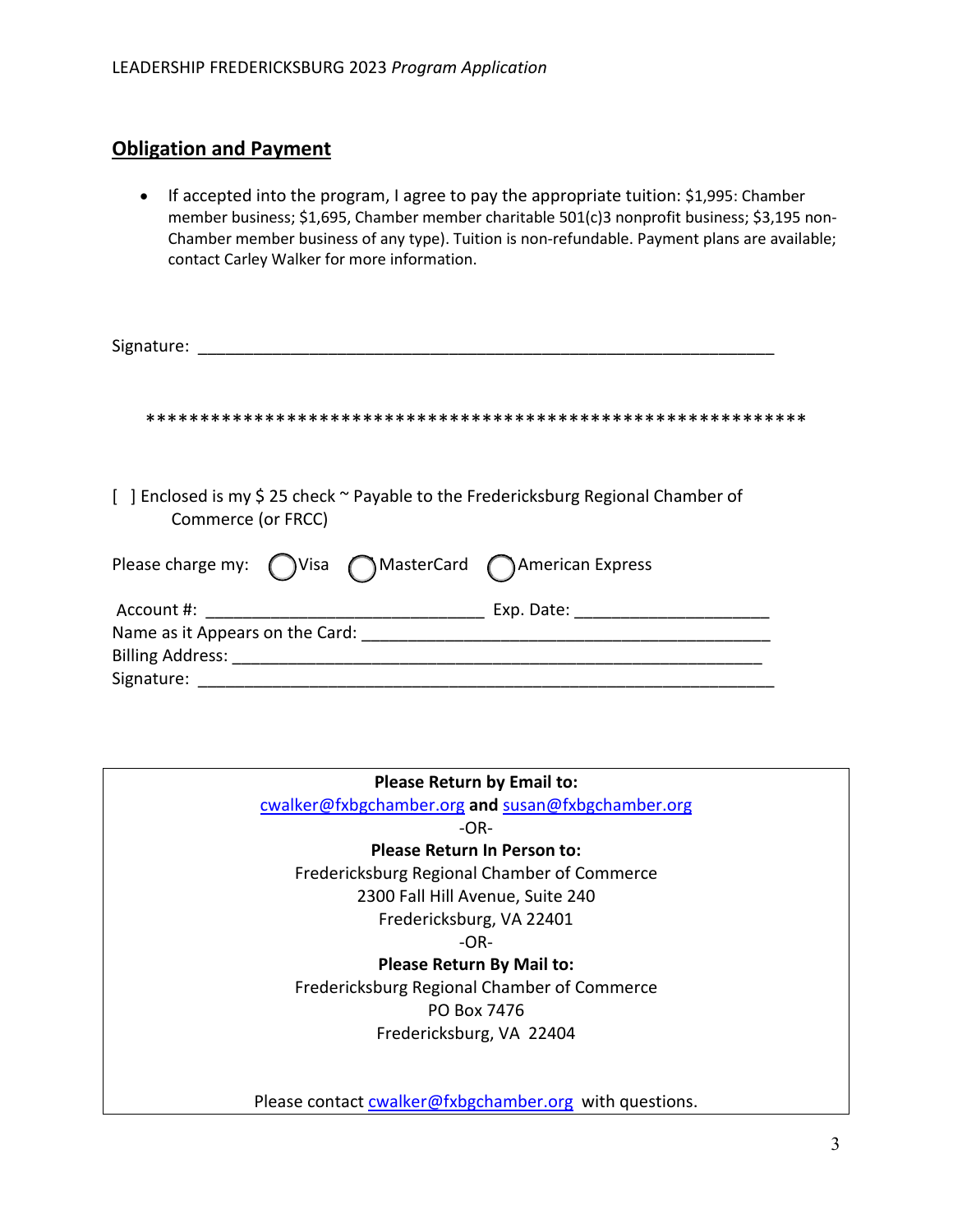## LEADERSHIP FREDERICKSBURG 2023 *Program Application*

| <b>Applicant Name</b>                |                                                                                              |  |
|--------------------------------------|----------------------------------------------------------------------------------------------|--|
|                                      |                                                                                              |  |
|                                      |                                                                                              |  |
|                                      |                                                                                              |  |
| <b>Home Address</b>                  |                                                                                              |  |
|                                      |                                                                                              |  |
|                                      |                                                                                              |  |
|                                      |                                                                                              |  |
|                                      |                                                                                              |  |
|                                      |                                                                                              |  |
| <b>Work Organization and Address</b> |                                                                                              |  |
|                                      |                                                                                              |  |
|                                      |                                                                                              |  |
|                                      |                                                                                              |  |
|                                      | Type of organization: $\Box$ Business $\Box$ 501(c) 3 Charitable Nonprofit $\Box$ Government |  |
|                                      |                                                                                              |  |
|                                      |                                                                                              |  |
|                                      |                                                                                              |  |
|                                      |                                                                                              |  |

| <b>Contact information</b>                            |             |         |  |
|-------------------------------------------------------|-------------|---------|--|
| Home Phone:                                           | Work Phone: | Mobile: |  |
| Personal email:                                       | Work email: |         |  |
| SEND E-MAIL TO: $\Box$ Home $\Box$ Office $\Box$ Both |             |         |  |
|                                                       |             |         |  |

| How did you hear about Leadership Fredericksburg? |  |
|---------------------------------------------------|--|
|                                                   |  |

## **EMPLOYMENT/ EDUCATION**

**Employment Information**: (begin with current position; include at least one previous position if applicable)

| Organization: | Title/responsibility: | From $-$ To: |
|---------------|-----------------------|--------------|
|               |                       |              |
|               |                       |              |

 $\overline{\mathbf{I}}$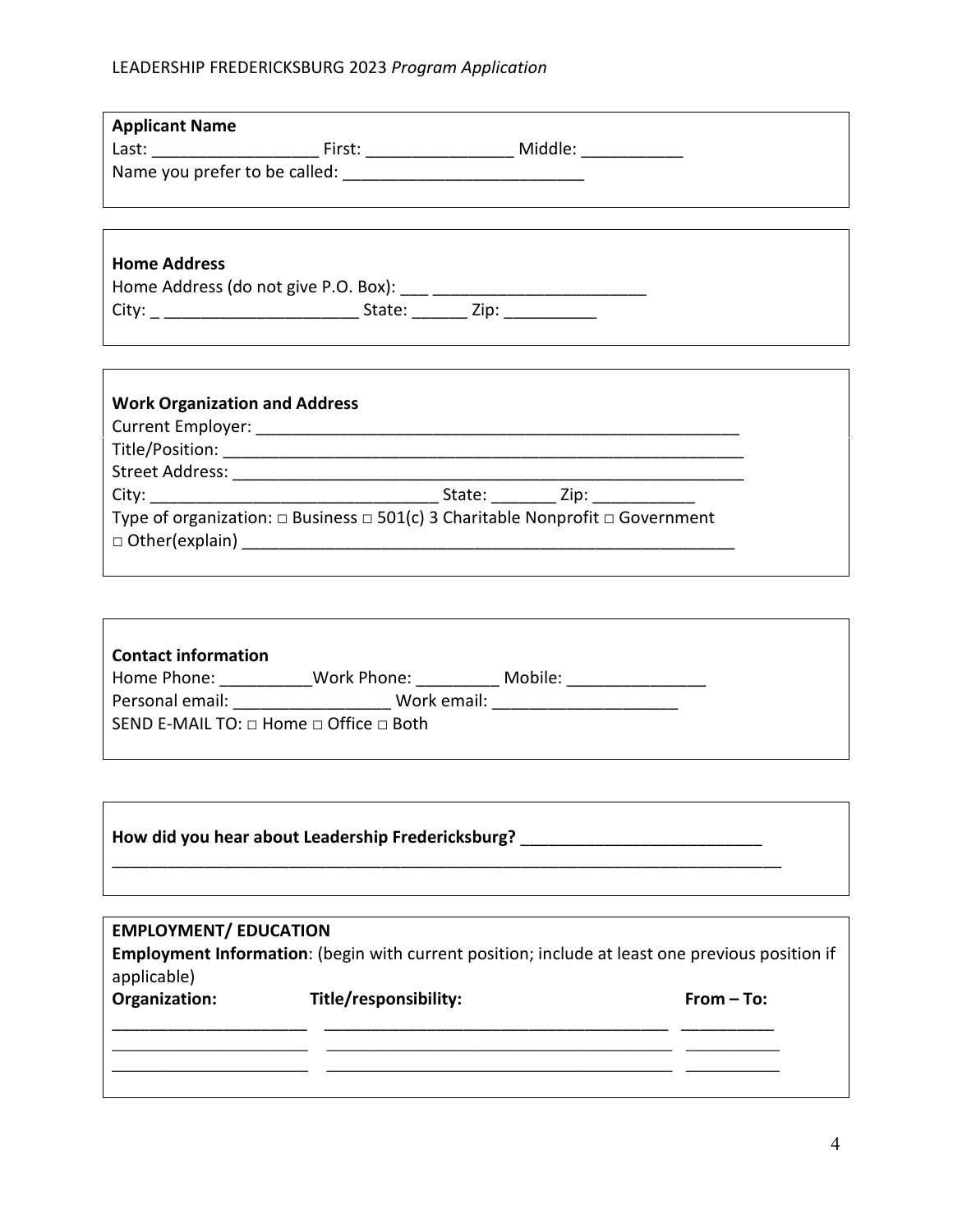| with most recent)                            | Education, including specialized training either within your organization or elsewhere: (begin |
|----------------------------------------------|------------------------------------------------------------------------------------------------|
| <b>School/Institution/Training Provider:</b> | Degree/Certificate, if applicable and completion date                                          |

### **COMMITMENT TO THE COMMUNITY**

This section is designed to give applicants the opportunity to show how they have integrated community service into their lives.

| 1. Community Service Information: (begin with most recent examples of community service,<br>including details of volunteer experiences outside of your day-to-day employment) |                                          |              |  |
|-------------------------------------------------------------------------------------------------------------------------------------------------------------------------------|------------------------------------------|--------------|--|
| Organization:                                                                                                                                                                 | Title/responsibility/ nature of service: | $From - To:$ |  |
|                                                                                                                                                                               |                                          |              |  |
|                                                                                                                                                                               |                                          |              |  |
|                                                                                                                                                                               |                                          |              |  |
|                                                                                                                                                                               |                                          |              |  |
|                                                                                                                                                                               |                                          |              |  |

## **COMMUNITY**

**Please describe your connection (personal, professional or otherwise) to the Fredericksburg Region:**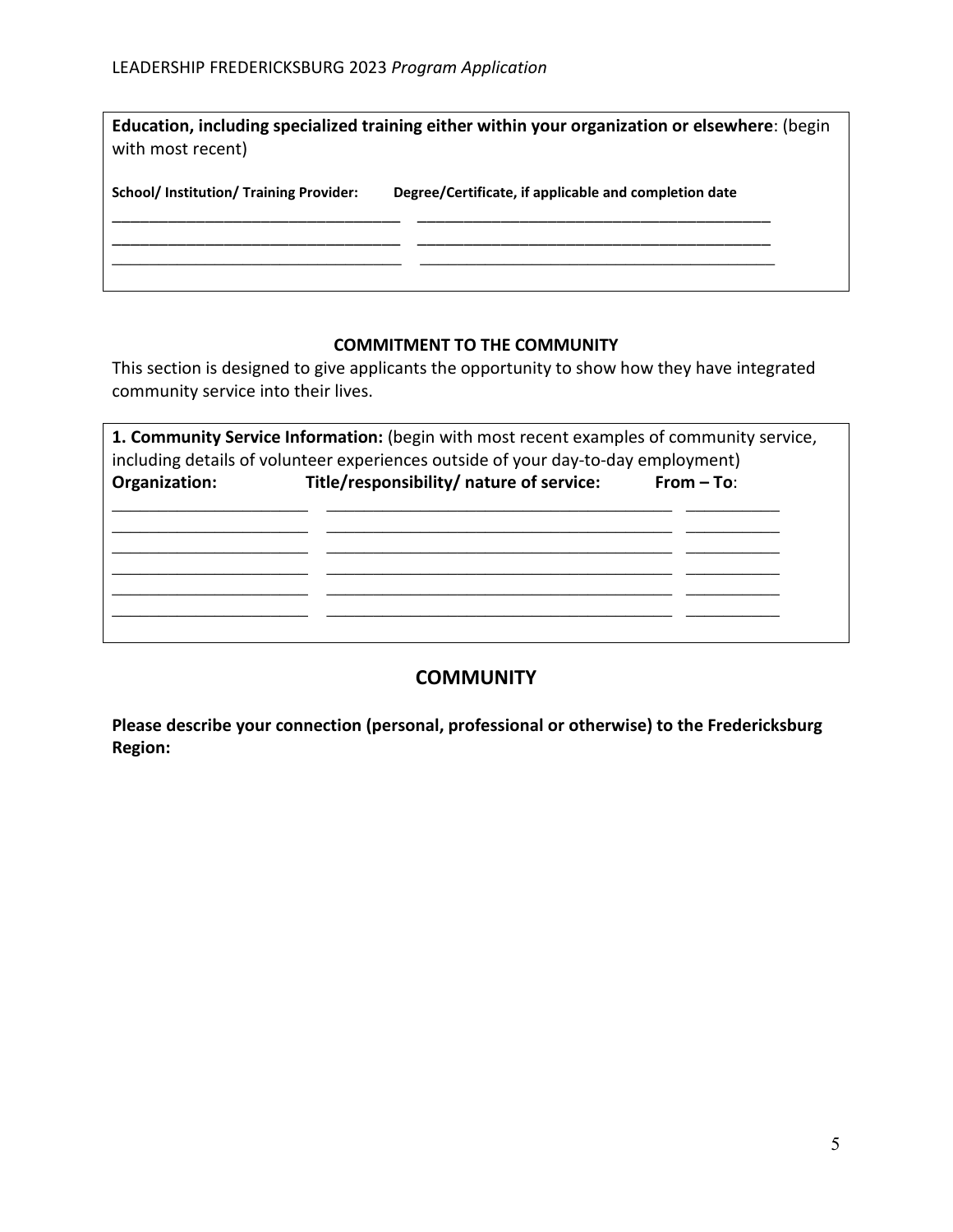# **LEADERSHIP JOURNEY**

**1. Please describe important elements of your leadership journey so far. Please give applicable examples of professional and/or community leadership experiences.**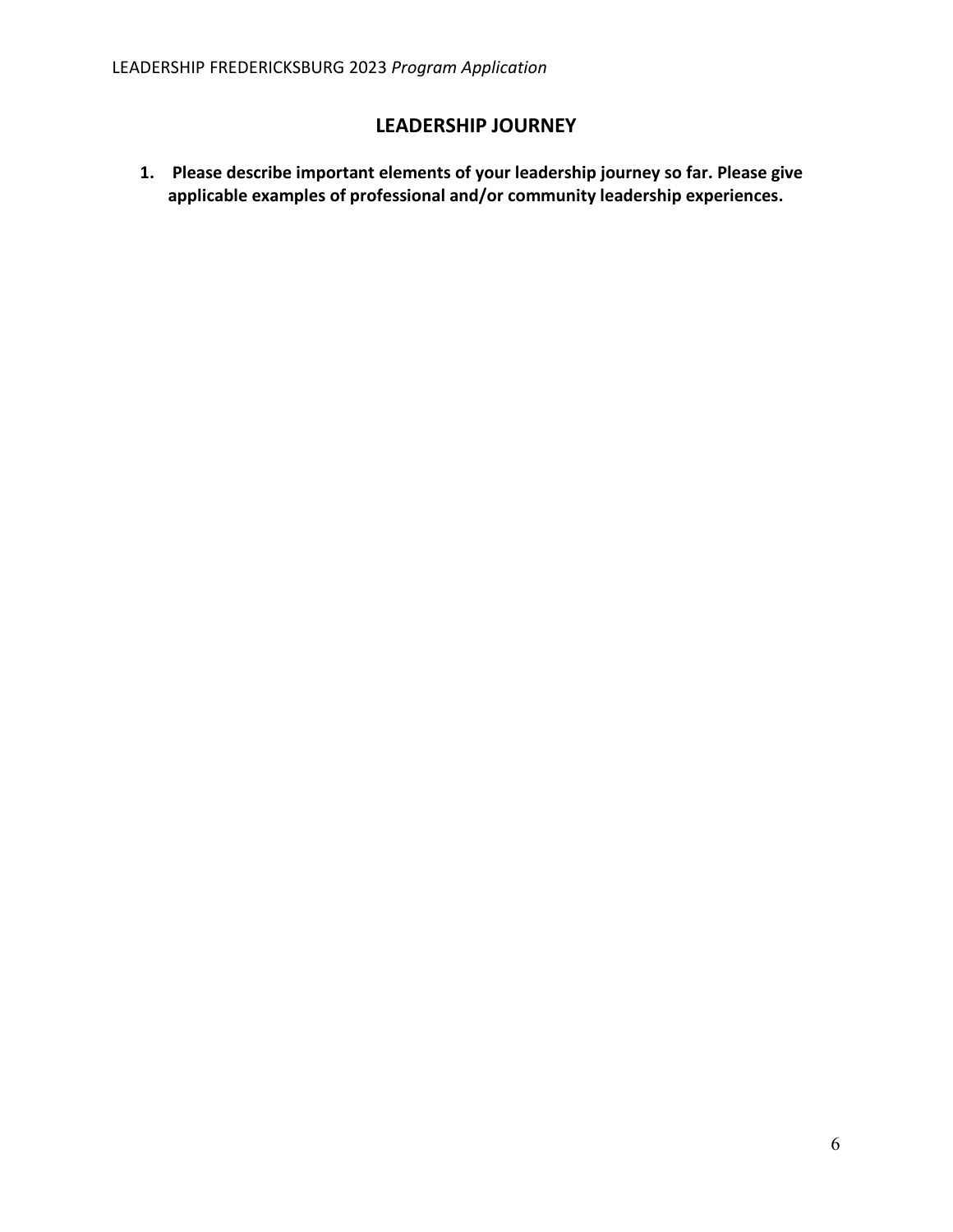## **LEADERSHIP JOURNEY**

**2. Tell us about a key leadership lesson you have learned along your journey. Specifically, describe an example where you demonstrated professional or community leadership. What leadership skills did you use to effectively deal with this situation? What were you hoping to accomplish and what was the end result? Were there obstacles along the way?**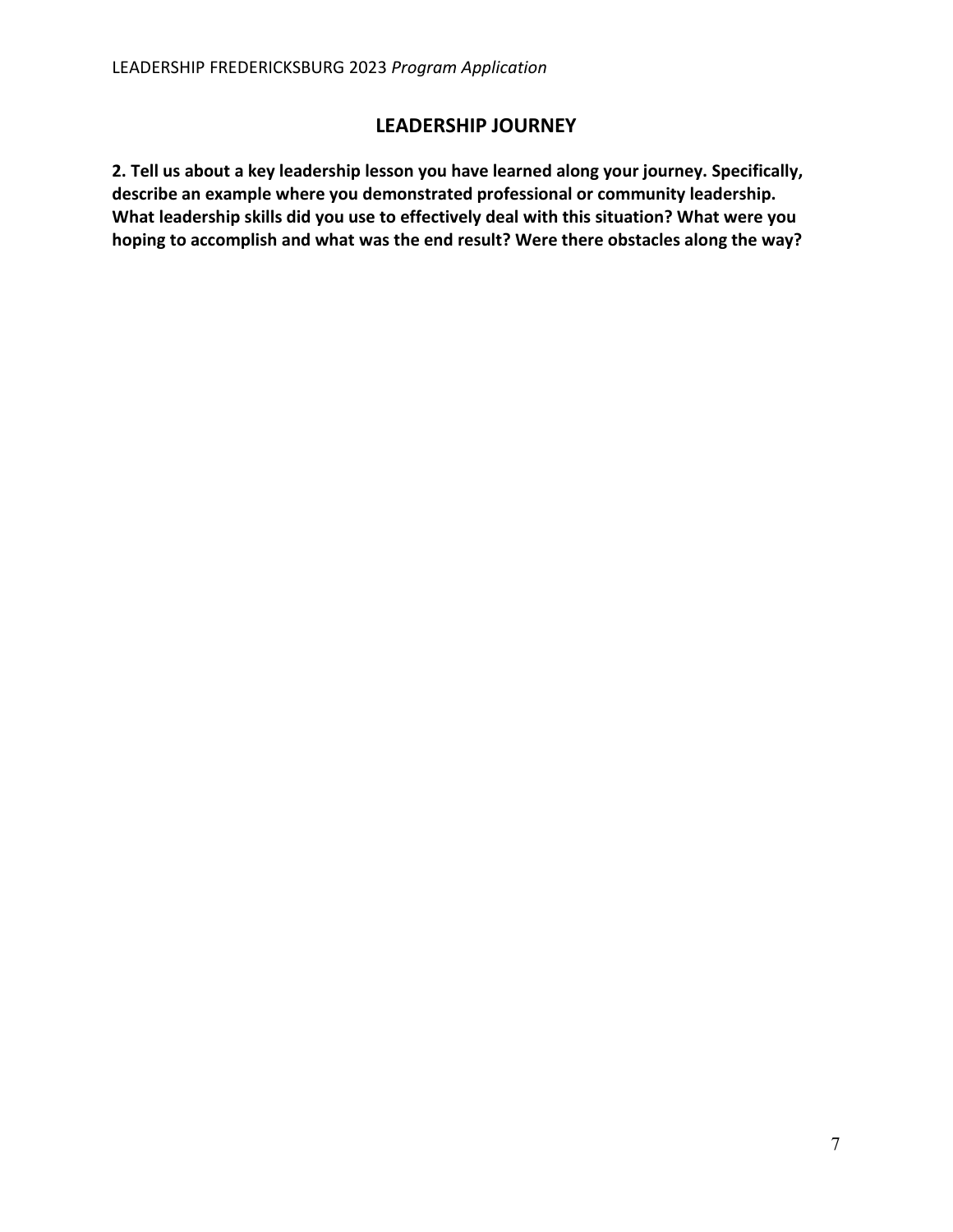# **ADDITIONAL INFORMATION**

**If the Selection Committee should know one thing about you that has not yet been covered in this application, what would it be?**